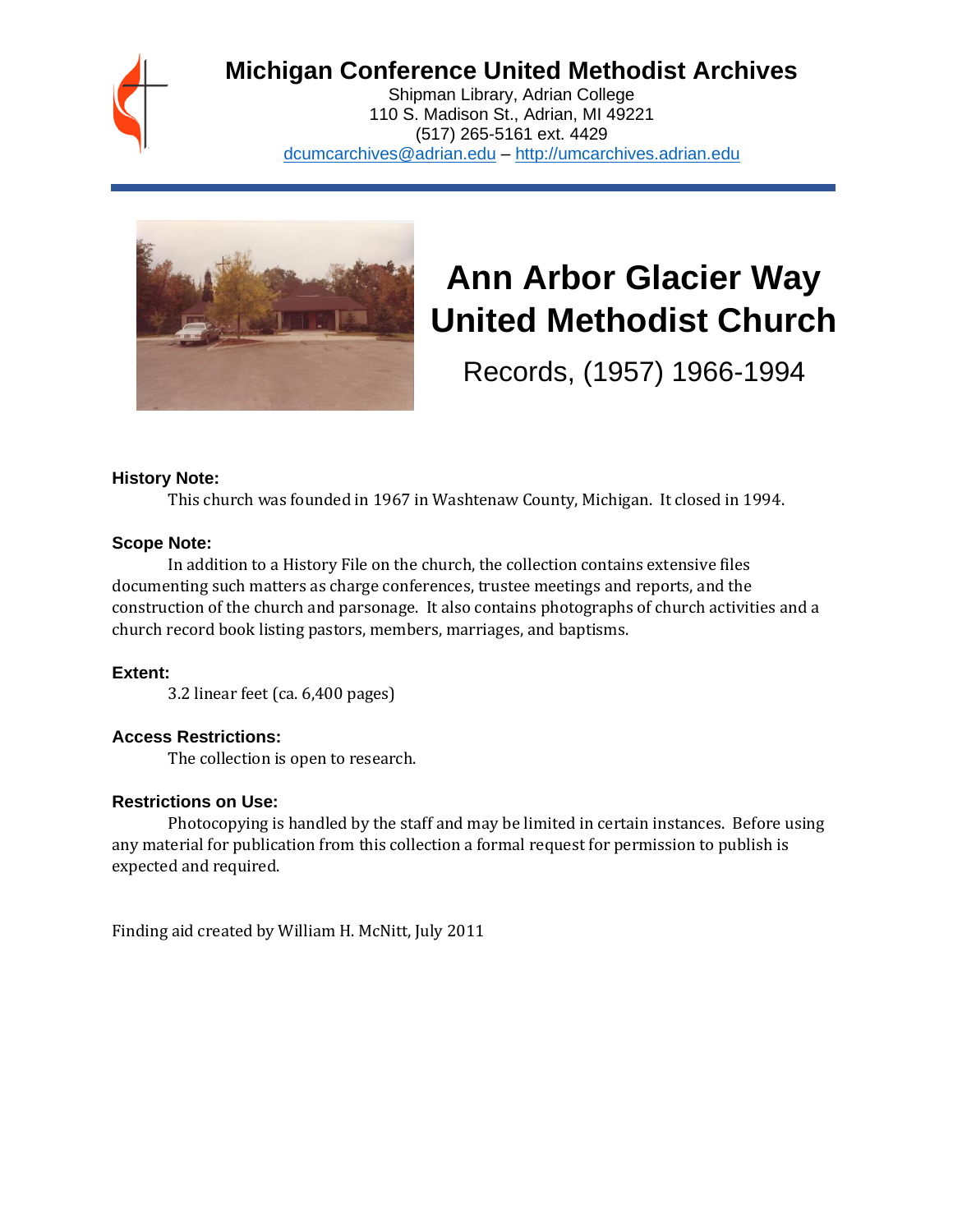## **Appointments List**

- 1967-1974: Richard C. Cheatham
- 1974-September 1978: William T. Robinson
- December 1978-1981: R. Edward McCracken
- 1981-1990: Paton M. Zimmerman
- 1990-1992: Harold E. Weemhoff Jr.
- 1992-1994: Barbara E. Welbaum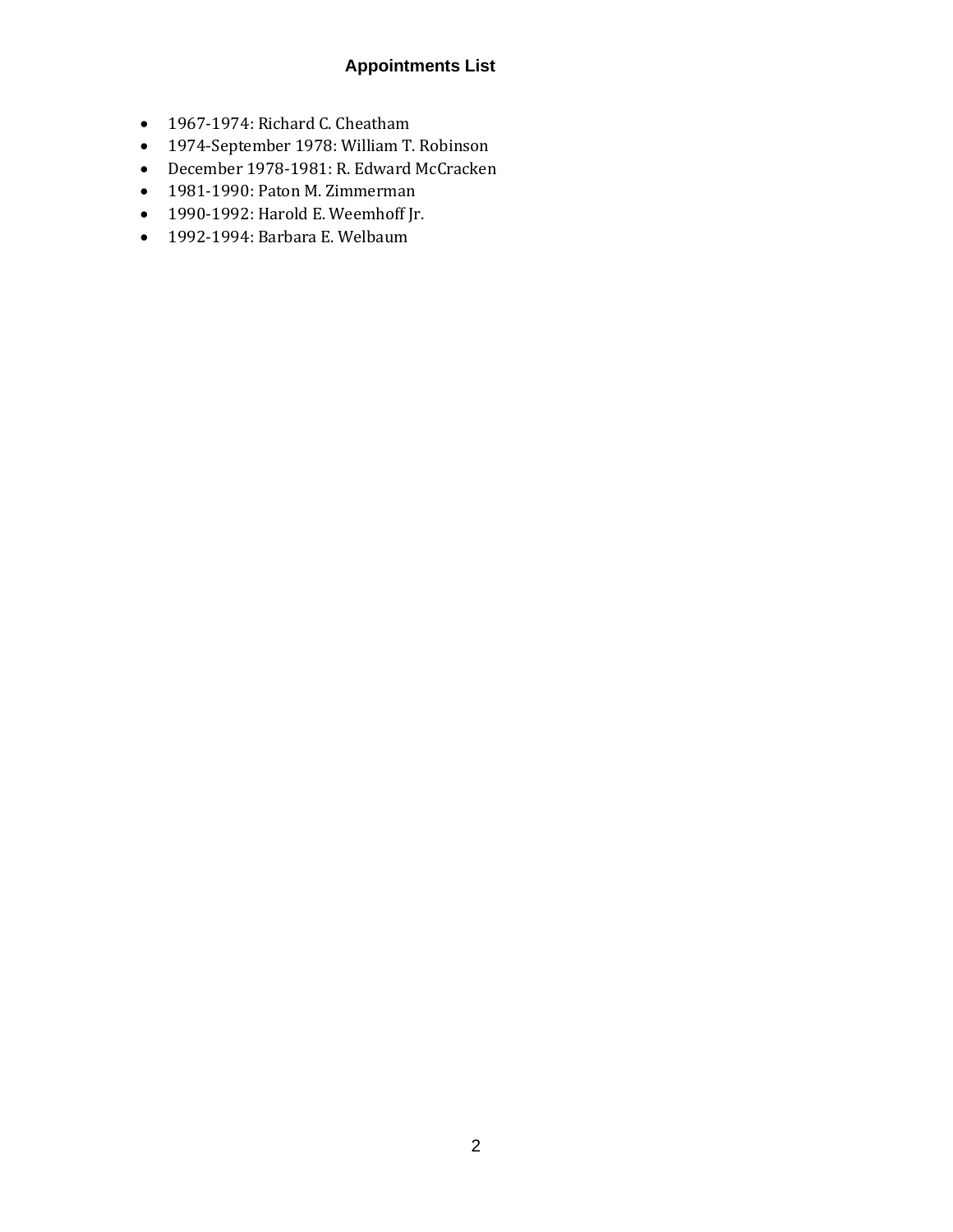## **Contents List**

## **Container Contents**

## **Box 1 Ann Arbor Glacier Way**

- Abstract of Title, 1957
- Articles of Incorporation, 1968
- Budget, 1968-1974
- Charges Conferences
	- o 1971
	- o 1972
	- o 1973
	- o 1974
	- o 1975
	- o 1976
	- o 1977
	- o 1978
	- o 1979
	- o 1980
	- o 1981
	- o 1982
	- o 1983
	- o 1984
	- o 1985
	- o 1986
	- o 1987
	- o 1988

## **Box 2 Ann Arbor Glacier Way**

- Charges Conferences
	- o 1989
	- o 1990
	- o 1991
	- o 1992
	- o 1993
	- o 1994
- Church Construction, 1966-1968

## **Box 3 Ann Arbor Glacier Way**

- Church Records
	- o Baptisms, Marriages, and Memberships, 1967-1994
- Council on Ministries Annual Report, 1973
- First United Methodist Church Purchase of the Building, 1994
- Glacier Green Community Center, 1987
- Glacier Way Cooperative Nursery, 1981-1983
- "Glacier Way to Cook" (Recipes and Photos), 1982
- Guest Book for the 15<sup>th</sup> Anniversary, 1982
- History File